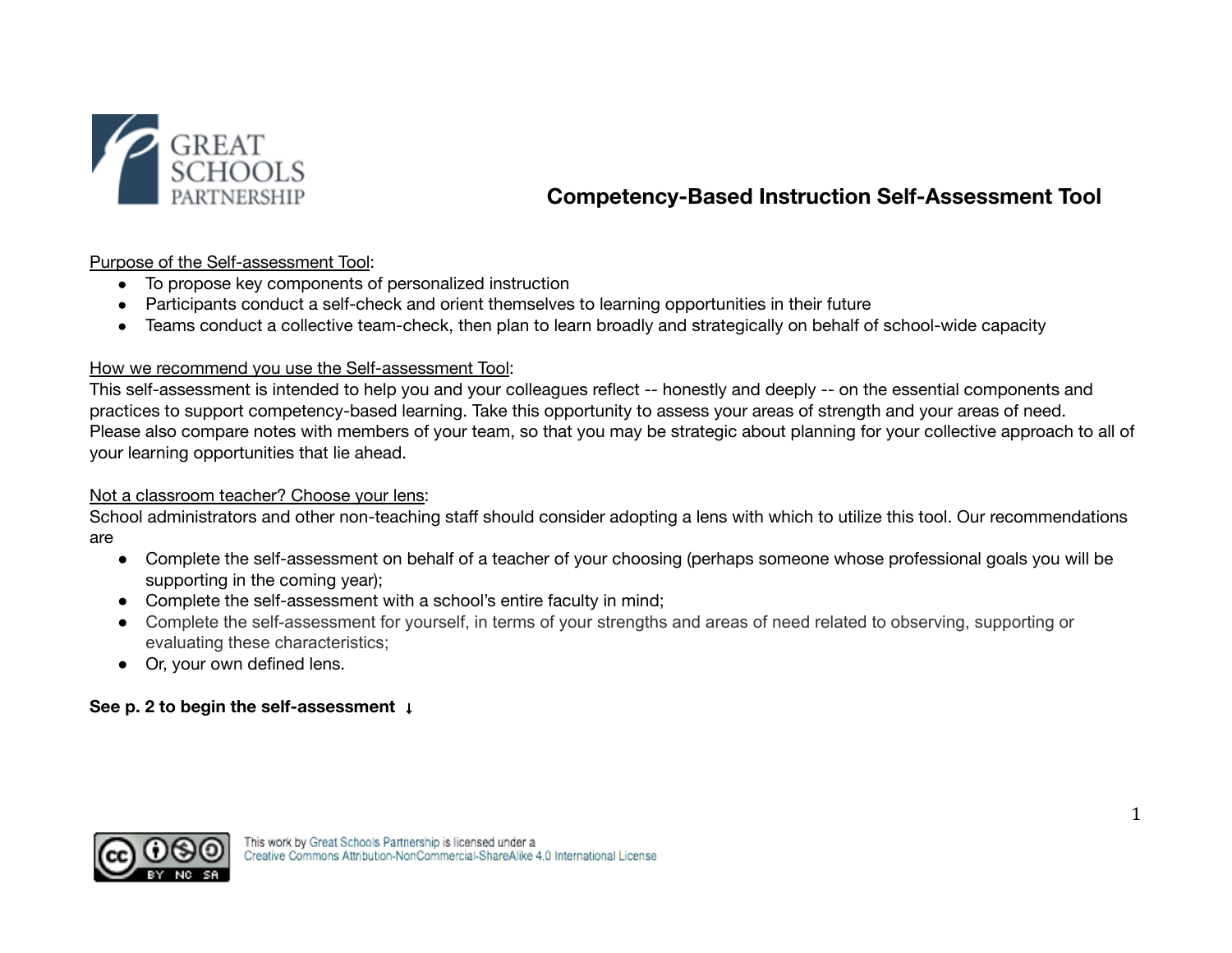Element 1: *Learning Environment* The classroom learning environment supports learning for all students. This includes the physical environment, the routines and procedures, classroom management practices and the development of positive relationships that support a physically and socially/emotionally safe and supportive environment for taking risks, asking questions and making mistakes. Declare Your Present Level **Clarifying Prompts Learning Somewhat Largely about true true Perfecting &** Reflections, recent anecdotes, **Adjusting**

| <b>Clarifying Prompts</b>                                                                                                                                                            | about | true | true | <b>Adjusting</b> | currently working on |
|--------------------------------------------------------------------------------------------------------------------------------------------------------------------------------------|-------|------|------|------------------|----------------------|
| Does my classroom have clear routines and procedures? Do<br>students know what is expected, when and why?                                                                            |       |      |      |                  |                      |
| Does every student feel safe and supported in this classroom? Are<br>they willing to take risks? Is it ok to be wrong or to fail at<br>something?                                    |       |      |      |                  |                      |
| Are my students involved, invested and interested in the tasks they<br>do? Do I create opportunities for them to reflect on themselves as<br>learners?                               |       |      |      |                  |                      |
| Are there positive relationships between my students and me? Do<br>my students have opportunities to build relationships with each<br>other, and the support to do so?               |       |      |      |                  |                      |
| Is my classroom arranged to support a variety of different learning<br>tasks and different learners? Is my classroom configured in different<br>ways that best fit the task at hand? |       |      |      |                  |                      |
| Overall Self-Assessment for Learning Environment                                                                                                                                     |       |      |      |                  |                      |
| Add reflective questions for yourself here. What do you most want to work on at this Institute? What are you hoping to shift in your practice?                                       |       |      |      |                  |                      |

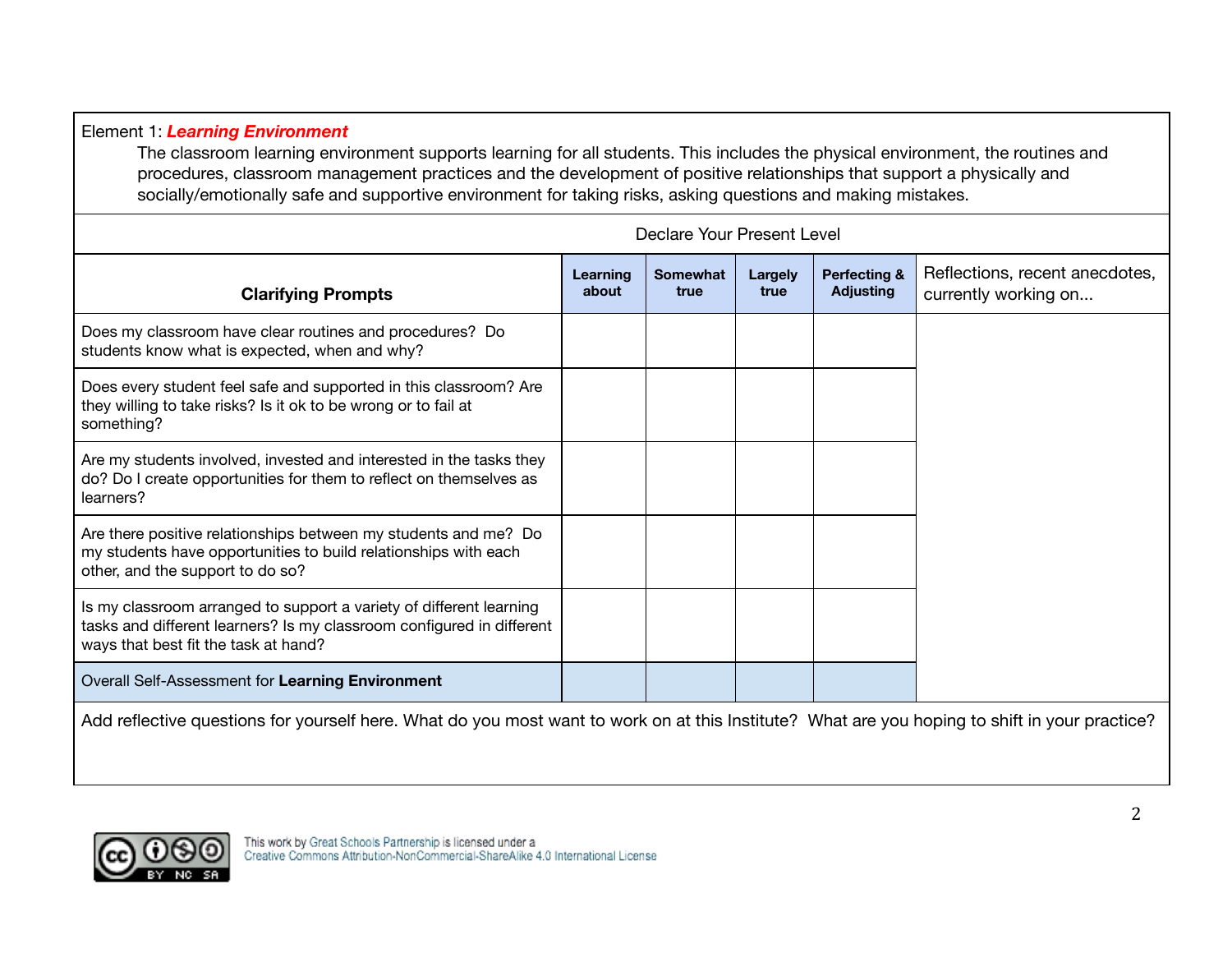## Element 2: *Clear, shared outcomes*

The learning outcomes are shared and understood by teachers and students. These outcomes are used as an anchor to guide the choice of instructional activities, materials, practice assignments, and assessment tasks. These outcomes are understood by students and used to prompt self-reflection and goal setting.

|                                                                                                                                              | Declare Your Present Level |                                |                        |                                             |                                                        |  |
|----------------------------------------------------------------------------------------------------------------------------------------------|----------------------------|--------------------------------|------------------------|---------------------------------------------|--------------------------------------------------------|--|
| <b>Clarifying Prompts</b>                                                                                                                    | Learning<br><b>About</b>   | <b>Somewhat</b><br><b>True</b> | Largely<br><b>True</b> | <b>Perfecting &amp;</b><br><b>Adjusting</b> | Reflections, recent anecdotes,<br>currently working on |  |
| Are the learning outcomes clear to me and to my students -<br>both long term (graduation standards) and short term (learning<br>objectives)? |                            |                                |                        |                                             |                                                        |  |
| Are descriptors of what success looks like available to and<br>known by my students?                                                         |                            |                                |                        |                                             |                                                        |  |
| Are my materials and activities aligned with outcomes? Could<br>any of my students explain that alignment?                                   |                            |                                |                        |                                             |                                                        |  |
| Do students use learning outcomes to reflect on their own<br>progress and set goals for growth?                                              |                            |                                |                        |                                             |                                                        |  |
| Overall Self-Assessment                                                                                                                      |                            |                                |                        |                                             |                                                        |  |
|                                                                                                                                              |                            |                                |                        |                                             |                                                        |  |

Add reflective questions for yourself here. What do you most want to learn? What are you hoping to shift in your practice?

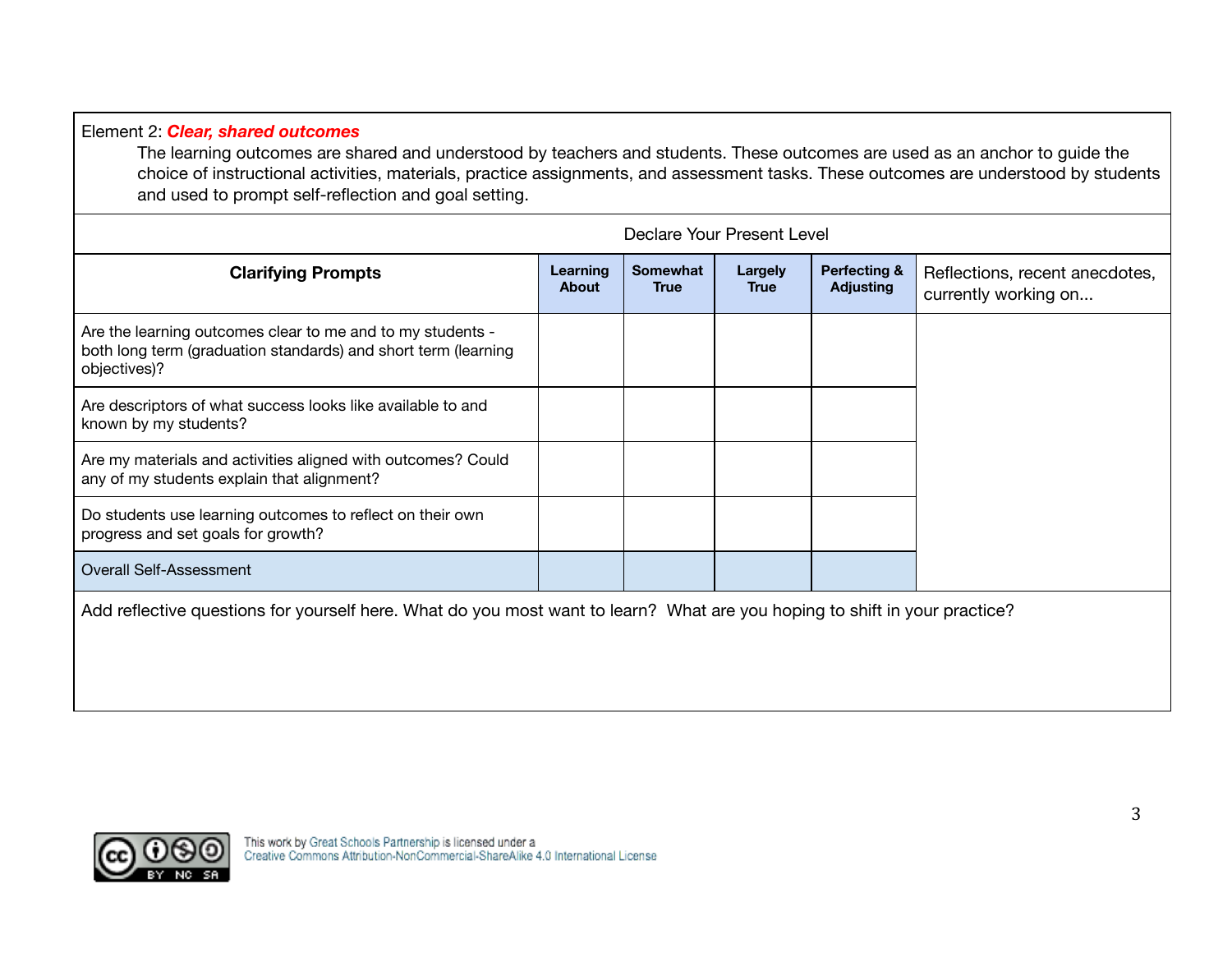Element 3: *Varied methods of instruction and materials*

Ideas, information and material are explored in varied ways so that a wide range of learners can find access points to the learning. Materials are selected and available to engage and accommodate all learners.

| Declare Your Present Level                                                                                                                                 |                          |                                |                        |                                             |                                                        |
|------------------------------------------------------------------------------------------------------------------------------------------------------------|--------------------------|--------------------------------|------------------------|---------------------------------------------|--------------------------------------------------------|
| <b>Clarifying Prompts</b>                                                                                                                                  | Learning<br><b>About</b> | <b>Somewhat</b><br><b>True</b> | Largely<br><b>True</b> | <b>Perfecting &amp;</b><br><b>Adjusting</b> | Reflections, recent anecdotes,<br>currently working on |
| Are my students exposed to new content in varied<br>ways--investigation, presentation, hands-on, etc?                                                      |                          |                                |                        |                                             |                                                        |
| Do the materials I select for instructional activities<br>accommodate a variety of learners (written, oral, visual<br>modes; varied reading levels, etc.)? |                          |                                |                        |                                             |                                                        |
| Do I provide my students choice and voice in what they learn,<br>and in how they demonstrate knowledge?                                                    |                          |                                |                        |                                             |                                                        |
| Do I ensure that student groupings vary and are matched to<br>the activity and learner?                                                                    |                          |                                |                        |                                             |                                                        |
| Do students have meaningful choices to make about their<br>learning, and are they taught how to make those choices<br>well?                                |                          |                                |                        |                                             |                                                        |
| Do varied pathways available to students leading to common<br>ends exist?                                                                                  |                          |                                |                        |                                             |                                                        |
| <b>Overall Self-Assessment</b>                                                                                                                             |                          |                                |                        |                                             |                                                        |
| Add reflective questions for yourself here. What do you most want to learn? What are you hoping to shift in your practice?                                 |                          |                                |                        |                                             |                                                        |

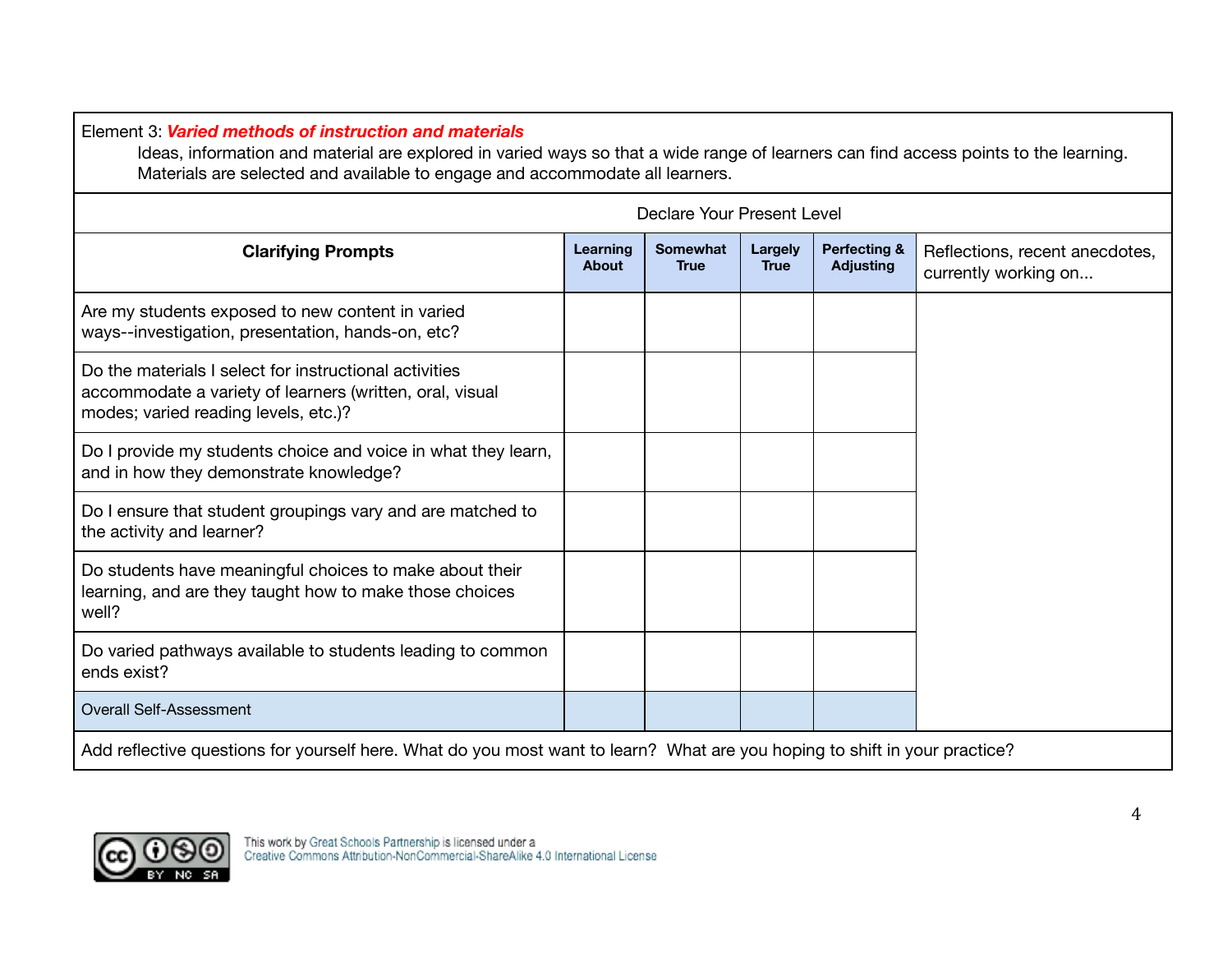# Element 4: *Complex Thinking and Transfer*

Students are coached and taught to engage in higher order thinking through instructional activities and practice tasks. Assessments are designed to prompt complex thinking, integration of concepts and ideas, and application of learned skills to new material or situations.

| Declare Your Present Level                                                                                                                  |                          |                                |                 |                                  |                                                        |
|---------------------------------------------------------------------------------------------------------------------------------------------|--------------------------|--------------------------------|-----------------|----------------------------------|--------------------------------------------------------|
| <b>Clarifying Prompts</b>                                                                                                                   | Learning<br><b>About</b> | <b>Somewhat</b><br><b>True</b> | Largely<br>True | Perfecting &<br><b>Adjusting</b> | Reflections, recent anecdotes,<br>currently working on |
| Do the questions I ask routinely help students think at<br>higher cognitive levels?                                                         |                          |                                |                 |                                  |                                                        |
| Do I ask questions in an order that helps students integrate<br>what they know to analyze, evaluate, draw conclusions and<br>ask questions? |                          |                                |                 |                                  |                                                        |
| Are the problems I ask students to wrestle with complex<br>and authentic?                                                                   |                          |                                |                 |                                  |                                                        |
| Do I provide instruction and practice in integrating and<br>applying what they have learned?                                                |                          |                                |                 |                                  |                                                        |
| Do my students do the intellectual work? Do I mostly coach<br>and support students' as they learn and do?                                   |                          |                                |                 |                                  |                                                        |
| <b>Overall Self-Assessment</b>                                                                                                              |                          |                                |                 |                                  |                                                        |
| Add reflective questions for yourself here. What do you most want to learn? What are you hoping to shift in your practice?                  |                          |                                |                 |                                  |                                                        |